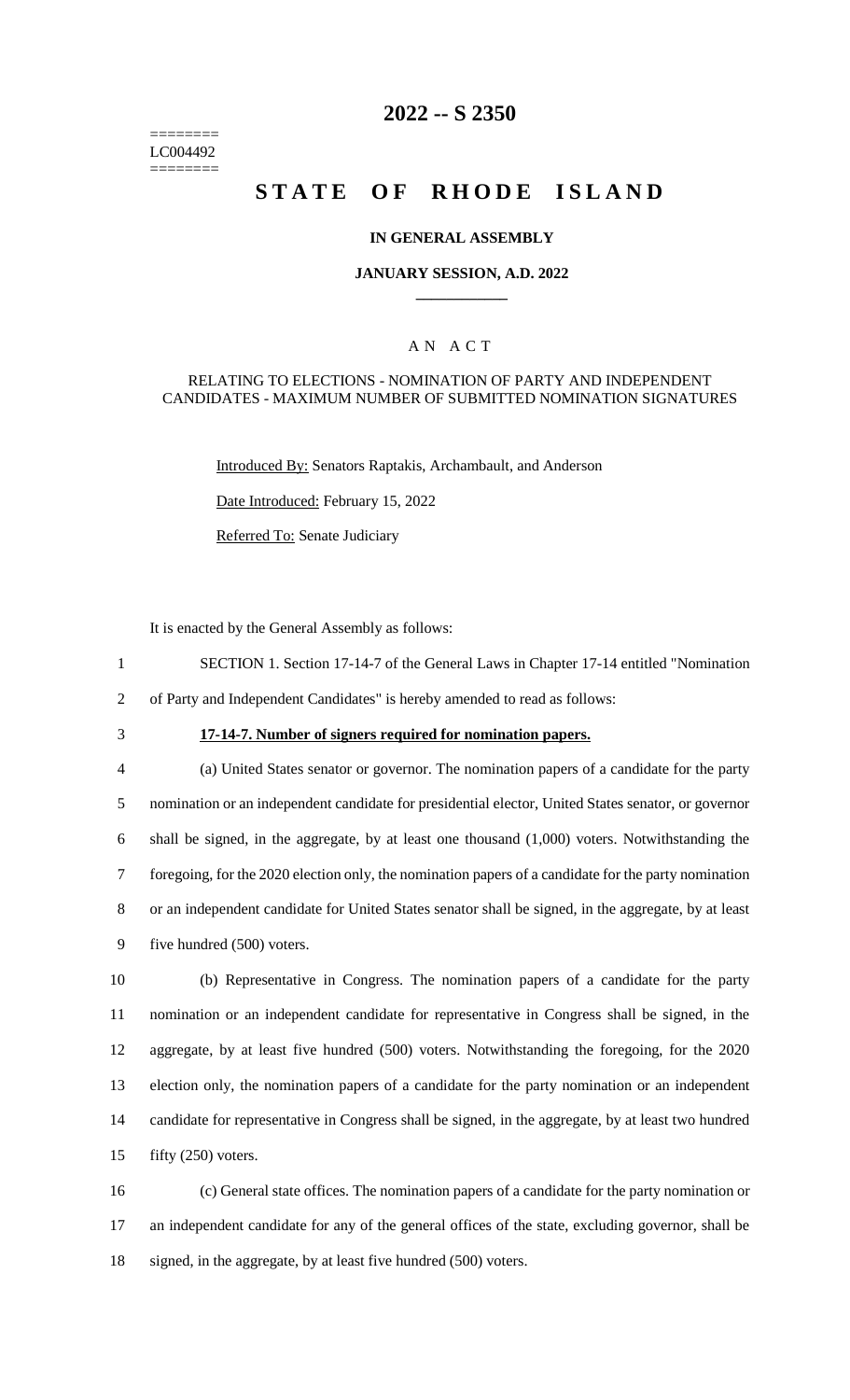(d) State senator. The nomination papers of a candidate for a party nomination or independent candidate for senator in any senatorial district shall be signed, in the aggregate, by at least one hundred (100) voters of the senatorial district and the candidate shall submit no more than one hundred twenty-five (125) signatures for certification.

 (e) State representative. The nomination papers of a candidate for party nomination or an independent candidate for a member of the house of representatives from any representative district 7 shall be signed, in the aggregate, by at least fifty (50) voters of the representative district and the candidate shall submit no more than seventy-five (75) signatures for certification.

 (f) City offices. The nomination papers of a candidate for party nomination or an independent candidate for any local office to be filled by the voters of any city at large shall be signed, in the aggregate, by at least two hundred (200) voters of the city, provided that in the city of Newport, for at-large candidates or candidates for school committee, at least one hundred (100) signatures shall be required; provided, further, that in the city of Woonsocket, for candidates for citywide nonpartisan office, including city council, mayor, and candidates for school committee, if elected, at least one hundred (100) signatures shall be required; and provided, further that in the 16 city of Providence, at least five hundred (500) signatures shall be required. Any candidate required 17 to submit at least one hundred (100) signatures for nomination by this subsection, shall submit no 18 more than one hundred twenty-five (125) signatures seeking certification.

 (g) Voting district moderator or clerk. The nomination papers for a candidate for voting district moderator or clerk in any town shall be signed, in the aggregate, by at least ten (10) voters of the voting district.

 (h) Other offices. The nomination papers of a candidate for party nomination for other offices covered by § 17-15-7, or for the election of delegates or for unendorsed party committee 24 candidates, shall be signed, in the aggregate, by fifty (50) voters and the candidate shall submit no more than seventy-five (75) signatures for certification.

SECTION 2. This act shall take effect on January 1, 2023.

#### ======== LC004492 ========